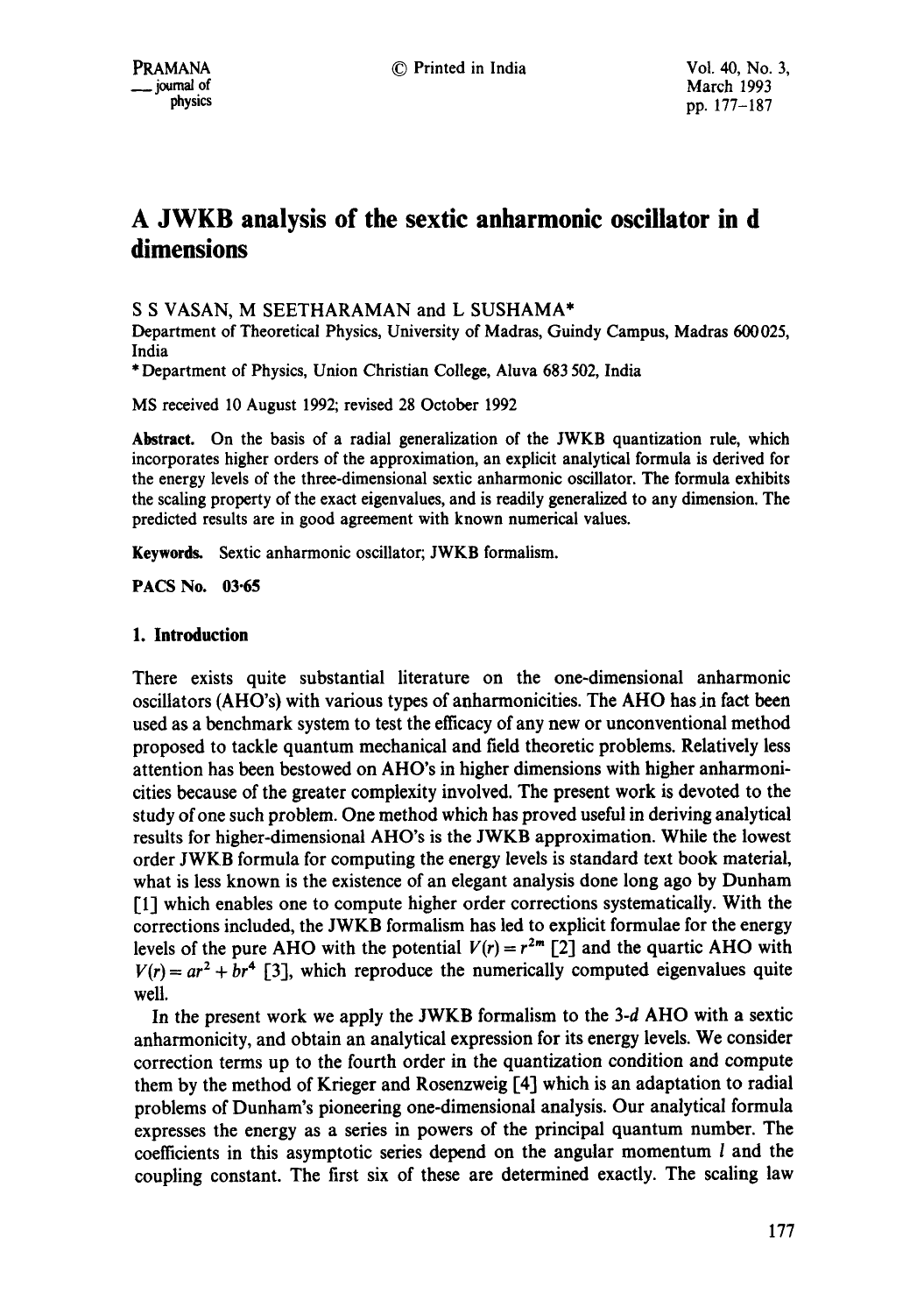obeyed by the exact eigenvalues of the problem is also obeyed by our expression for the energy. The predicted energy levels agree quite well with the numerical results available for this problem. It is a simple matter to extend our formula to the case of the sextic AHO in any higher dimension.

### **2. JWKB quantization of the sextic AHO**

Consider a particle of unit mass moving in the potential

$$
V(r) = \frac{1}{2}\alpha_1 r^2 + \alpha_2 r^6, \quad \alpha_1, \alpha_2 > 0.
$$
 (1)

If  $E_{nl}(\alpha_1, \alpha_2)$  denotes one of the allowed energy levels for a given angular momentum value l, then there exists an important identity

$$
E_{nl}(\alpha_1, \alpha_2) = \alpha_2^{1/4} E_{nl}(\alpha_1 \alpha_2^{-1/2}, 1). \tag{2}
$$

This scaling property implies that it suffices to determine the eigenvalues  $W(\lambda) \equiv E_{nl}(\lambda, 1)$  of the Hamiltonian

$$
H = \frac{1}{2}\mathbf{p}^2 + \frac{1}{2}\lambda r^2 + r^6
$$
 (3)

corresponding to the potential  $\tilde{V} = \frac{1}{2}\lambda r^2 + r^6$ . This we shall take as the standard form of the sextic AHO Hamiltonian.

To determine the eigenvalues  $W$  of the Hamiltonian (3), we employ the JWKB quantization condition

$$
(2n_r + 1)\pi = J_0 + J_2 + J_4 \tag{4}
$$

which includes contributions from the second and fourth orders ( $J_2$  and  $J_4$  respectively) of the approximation. In (4)  $n_r = 0, 1, 2, \ldots$  is the radial quantum number. The JWKB integrals  $J_k$  are given by [4]

$$
J_0 = \sqrt{2} \oint_{\mathbf{r}}^{\mathbf{dr}} F^{1/2}
$$
 (5a)

$$
J_2 = -\frac{\sqrt{2}}{64} \oint dr \, r \, F'^2 F^{-5/2} \tag{5b}
$$

$$
J_4 = -\frac{\sqrt{2}}{8192} \oint dr \left[ 49r^3 F'^4 F^{-11/2} - 16F' \left( r \frac{d}{dr} \right)^3 F \cdot F^{-7/2} \right]
$$
 (5c)

with

$$
F(r) = r^{2} \left( W - \frac{1}{2} \lambda r^{2} - r^{6} \right) - \frac{1}{2} \left( l + \frac{1}{2} \right)^{2}
$$
  
(6)  

$$
F' = dF/dr.
$$

The above integrals are contour integrals in the  $r$  plane over a closed curve which surrounds a branch cut along the real axis between the two classical turning points defined to be the positive roots of  $F(r) = 0$ . The contour does not enclose any other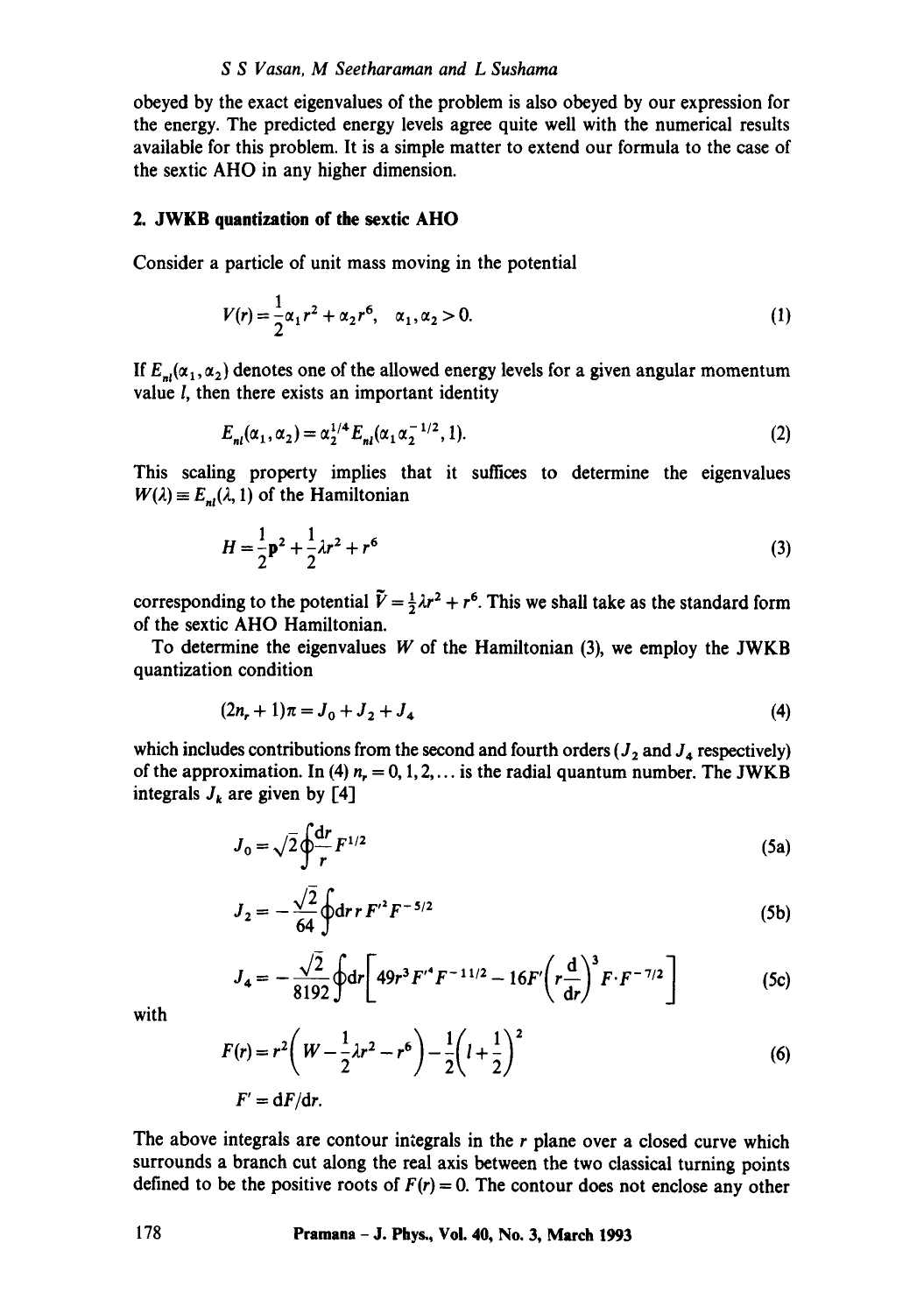singularity of the integrand. The direction of integration depends on the branch of  $F^{1/2}$  chosen. We take the contour to be traversed clockwise; it is then necessary to choose the branch of  $F^{1/2}$  that is positive real on the upper lip of the branch cut.

It is an important feature of the JWKB formalism that the exact scaling relation (2) is also obeyed by the JWKB energy values determined by the quantization condition (4). Indeed, for polynomial potentials it can be shown that the exact scaling relation is satisfied by the JWKB energy values in every order of the approximation.

At this point we introduce for convenience the following new variable and parameters:

$$
z = r^2 W^{-1/3},
$$
 (7a)

$$
\alpha = \frac{1}{8} \lambda W^{-2/3},\tag{7b}
$$

$$
\sigma = \frac{1}{2} \left( l + \frac{1}{2} \right)^2 W^{-4/3}.
$$
 (7c)

Consequently,

$$
F(r) = W^{4/3}(z - z^4 - 4\alpha z^2 - \sigma) \equiv W^{4/3}H(z). \tag{8}
$$

In terms of  $z$  and  $H$ , we have

$$
J_0 = \frac{1}{\sqrt{2}} W^{2/3} \oint dz \, z^{-1} H^{1/2},\tag{9}
$$

$$
J_2 = \frac{1}{6\sqrt{2}} W^{-2/3} \oint dz (3z^3 + 2\alpha z) H^{-3/2},
$$
 (10)

$$
J_4 = -\frac{7}{8\sqrt{2}} W^{-2} \left[ \frac{1}{3} \oint dz (9z^7 + 12\alpha z^5 + 4\alpha^2 z^3) H^{-7/2} + \frac{3}{5} \oint dz z^3 H^{-5/2} \right].
$$
 (11)

In obtaining the above forms for  $J_2$  and  $J_4$  from (5) we have performed a number of integrations by parts.

We note that the leading W dependence of the integral  $J_k$  is  $W^{2(1-k)/3}$ . Apart from this explicit factor, the JWKB integrals depend on  $\ddot{W}$  only through the parameters  $\alpha$  and  $\sigma$ , which go as  $W^{-2/3}$  and  $W^{-4/3}$ , respectively. Consequent to the transformation  $r \rightarrow z$ , the integration in the z plane is around a branch cut joining  $z_1$  and  $z_2$ , which are the real zeroes of  $H(z)$ . To first order in  $\alpha$  and  $\sigma$ ,  $z_1 = \sigma$  and  $z_2 = 1 - 4\alpha/3$ .

# **3. Expansion of**  $J_k$  **in powers of**  $\alpha$  **and**  $\sigma$

The quantization rule (4) with the integrals  $J_k$  given by (9) to (11) is a highly implicit relation for the allowed energy values. It may be expressed in terms of the three standard types of complete elliptic integrals whose arguments are complicated functions of W. For our present purpose however it is more advantageous to obtain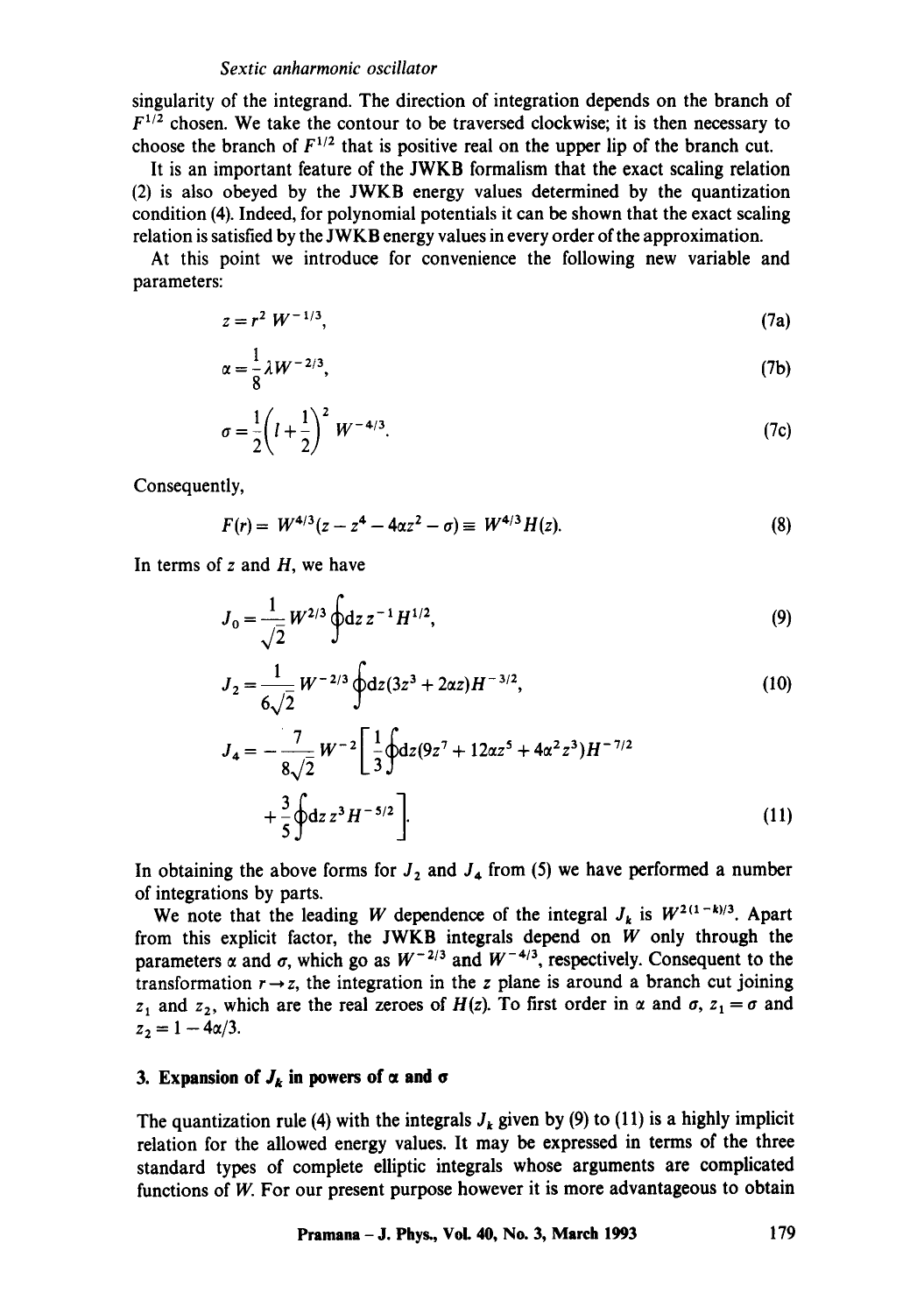#### *S S Vasan, M Seethararnan and L Sushama*

series representations for the JWKB integrals directly in powers of W. The rationale of this procedure has been explained earlier [3]. Once the rhs of (4) is written as a series, it may be inverted to obtain  $W$  explicitly as a function of quantum numbers  $n_r$ , and  $l$ , and the parameter  $\alpha$ .

Since in the quantization condition we neglect terms  $J_k$  with  $k \ge 6$ , consistency requires that all terms proportional to  $W^{-10/3}$  and lower powers be dropped from the series expansions of  $J_0$ ,  $J_2$  and  $J_4$ . Accordingly only terms up to and including  $W^{-8/3}$  will be retained on the rhs of (4).

### *3.1 Series for Jo:*

A careful inspection of  $J_0$  shows that it can be expanded as a series in  $\alpha$  and  $\sqrt{\sigma}$ . It turns out however that all terms involving odd powers of  $\sqrt{\sigma}$  except the first vanish. Hence we can write

$$
J_0 = \sum_{m,n=0} C_{mn} \alpha^m (\sqrt{\sigma})^n
$$
 (12)

where the coefficients are given by

$$
C_{mn} = \frac{1}{m! \, n!} \left[ \frac{\partial^{m+n}}{\partial \alpha^m \partial (\sqrt{\sigma})^n} J_0(\alpha, \sigma) \right]_{\alpha = \sigma = 0} . \tag{13}
$$

In using  $(13)$  we need to make use of the following result: If m, n are odd integers with  $m \geq -1$ , then

$$
\oint dz \, z^{m/2} (1 - z^3)^{n/2} = \frac{2}{3} B\left(\frac{1}{3} + \frac{m}{6}, 1 + \frac{n}{2}\right) \tag{14}
$$

In using  $(13)$  we need to make use of the following result: if m, n are odd integers with  $m \ge -1$ , then,

$$
dz z^{m/2} (1 - z^3)^{n/2} = \frac{2}{3} B \left( \frac{1}{3} + \frac{m}{6}, 1 + \frac{n}{2} \right)
$$
 (14)

where the contour of integration surrounds a branch cut from  $z = 0$  to 1 and B is the beta function defined by

$$
B(x, y) = \Gamma(x)\Gamma(y)/\Gamma(x + y). \tag{15}
$$

The result (14) is derived in the Appendix. Retaining terms up to  $W^{-10/3}$ , we can write down for  $J_0$  the representation

$$
J_0 = \frac{W^{2/3}}{\sqrt{2}} \left[ -2\pi \sqrt{\sigma} + \sum_{k=0}^5 a_k \alpha^k + \sigma \sum_{k=0}^3 b_k \alpha^k + \sigma^2 \sum_{k=0}^1 c_k \alpha^k \right] + O(W^{-10/3}).
$$
 (16)

The coefficients in (16) are evaluated using (13) and (14). We get

$$
a_0 = \frac{1}{2}B\left(\frac{1}{6},\frac{1}{2}\right) \equiv \frac{1}{2}B_1, \ a_1 = -\frac{4}{3}\pi, \ a_2 = \frac{8}{9}B\left(\frac{5}{6},\frac{1}{2}\right) \equiv \frac{8}{9}B_5,
$$

**180 Pramana - J. Phys., VoL 40, No. 3, March 1993**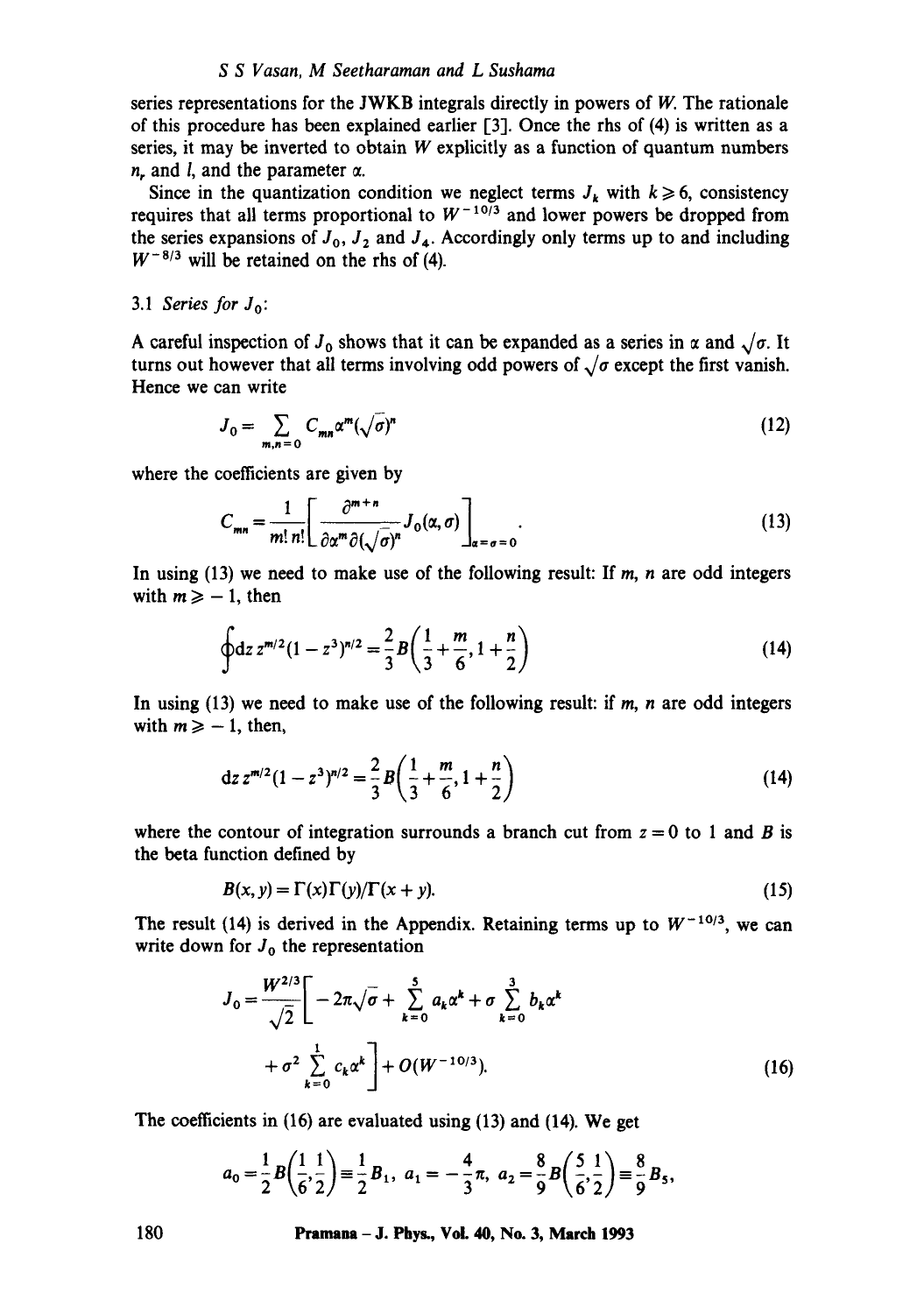$$
a_3 = \frac{16}{81}B_1, \ a_4 = 0, \ a_5 = -\frac{640}{729}B_5,
$$
  
\n
$$
b_0 = \frac{2}{3}B_5, \ b_1 = -\frac{4}{9}B_1, \ b_2 = 0, \ b_3 = \frac{320}{243}B_5,
$$
  
\n
$$
c_0 = 0, \ c_1 = \frac{40}{27}B_5,
$$
\n(17)

Using the properties of gamma function, the rhs of (14) in every case can be expressed as a rational number multiplied by either  $B(\frac{1}{6}, \frac{1}{2})$  or  $B(\frac{3}{6}, \frac{1}{2}) = \pi$  or  $B(\frac{5}{6}, \frac{1}{2})$ .

# 3.2 *Series for*  $J_2$ :

The series representation for  $J_2$  is similar to that of  $J_0$ , and somewhat simpler, since we need to keep terms only up to  $\sigma\alpha$ . An inspection of  $J_2$  reveals that its expansion is free of all odd powers of  $\sqrt{\sigma}$ . Explicitly we have

$$
J_2 = \frac{W^{-2/3}}{6\sqrt{2}} \left[ \sum_{k=0}^3 d_k \alpha^k + \sigma \sum_{k=0}^1 e_k \alpha^k \right] + O(W^{-10/3}).
$$
 (18)

The coefficients are evaluated as earlier, and their values are

$$
d_0 = -\frac{4}{3}B_5, \ d_1 = 0 = d_2, \ d_3 = \frac{1280}{243}B_5,
$$
  

$$
e_0 = 0, \ e_1 = -\frac{320}{27}B_5.
$$
 (19)

3.3 *Series for J4:* 

Referring to (11), we may write

$$
J_4 = -\frac{7}{8\sqrt{2}} W^{-2} [f_0 + f_1 \alpha] + O(W^{-10/3})
$$
 (20)

up to the required power of  $W$ . Evaluating the coefficients we get

$$
f_0 = 0, f_1 = 0. \tag{21}
$$

Therefore the fourth order integral does not contribute any terms of order  $W^{-2}$  or  $W^{-8/3}$ .

## **4. Analytical formula for the energy levels**

The series expansions derived above for the JWKB integrals lead to the following form for the quantization condition

$$
\pi\sqrt{2}\left(n+\frac{3}{2}\right) = W^{2/3}\sum_{k=0}^{5} g_k W^{-2k/3} + O(W^{-10/3})
$$
\n(22)

**Pramana - J. Phys., Vol. 40, No. 3, March 1993** 181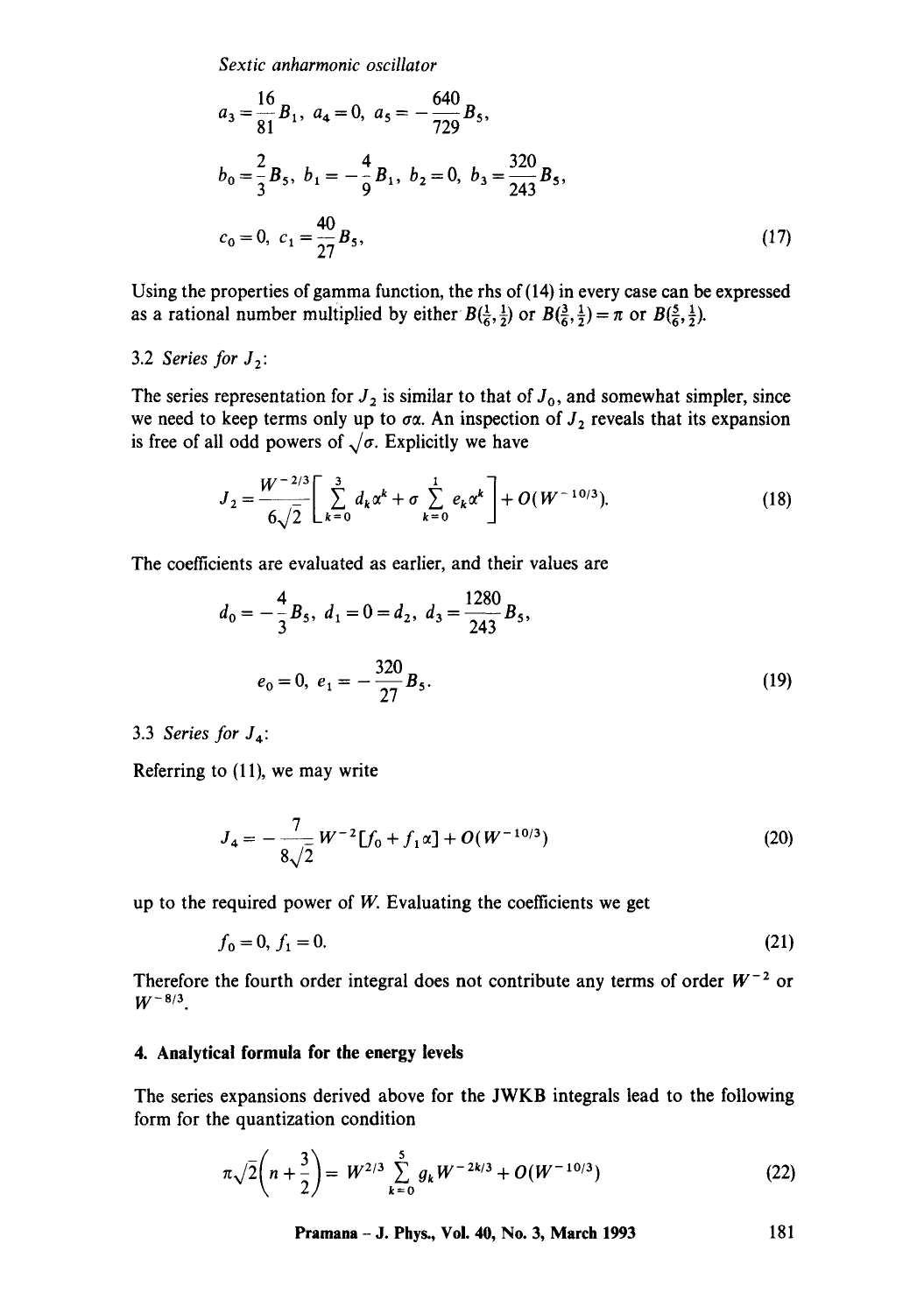### *S S Vasan, M Seetharaman and L Sushama*

where  $n = 2n + l$  is the principal quantum number and we have used

$$
\frac{1}{\sqrt{2}}W^{2/3}2\pi\sqrt{\sigma}=\left(l+\frac{1}{2}\right)\pi.
$$
\n(23)

The coefficients  $g_k$  are functions of  $\lambda$  and l, and are obtained by substituting for  $\alpha$ and  $\sigma$  in terms of *W*,  $\lambda$  and *l* in the series expansions and regrouping terms according to powers of W. With the definitions

$$
\beta = \frac{1}{8}\lambda, \ L^2 = \frac{1}{2}\left(l + \frac{1}{2}\right)^2 \tag{24}
$$

the explicit expressions for the  $g_k$  are as follows;

$$
g_0 = \frac{1}{2} B_1, \ g_1 = -\frac{4\pi}{3} \beta, \ g_2 = \frac{1}{9} (8\beta^2 + 6L^2 - 2) B_5,
$$
  

$$
g_3 = \frac{4}{9} \beta \left( \frac{4}{9} \beta^2 - L^2 \right) B_1, \ g_4 = 0,
$$
  

$$
g_5 = \frac{640}{729} \left[ \beta^3 - \beta^5 + \frac{3}{2} L^2 \left( -\frac{3}{2} \beta + \beta^3 \right) + \frac{27}{16} L^4 \beta \right] B_5.
$$
 (25)

We note here an important feature of the relation (22). Since the leading term in  $J_6$  is of the order of  $W^{-10/3}$ , the inclusion of  $J_6$  and higher order integrals in (4) will not change the values of  $g_k$  in (25). Therefore these expressions for  $g_k$  are *exact to all orders.* 

The relation (22), with the  $g_k$  given by (25) and (24), is the basis for an analytical formula for the energy levels to be obtained. If the leading term alone on the rhs of (22) is retained, the following expression is immediately obtained.

$$
W = \left[\frac{2\sqrt{2}\pi}{B_1}\left(n+\frac{3}{2}\right)\right]^{3/2}.\tag{26}
$$

This is the leading term in the asymptotic expansion of the energy of the sextic AHO (and also of the pure sextic oscillator  $V(r) = r^6$ ). The inclusion of other terms in (22) results in corrections to this leading approximation. An inspection shows that when these corrections are included W is expressible as a series in powers of  $(n + 3/2)$ :

$$
W = W_{nl} = N^{3/2} \sum_{k=0}^{5} G_k N^{-k} + O(N^{-9/2})
$$
 (27)

where

$$
N = \frac{2\sqrt{2}\pi}{B_1}\left(n + \frac{3}{2}\right).
$$
 (28)

The relation (27) represents the inversion of the series in (22). The coefficients  $G_k$  are functions of  $\lambda$  and l, and are determined by substituting (27) in (22). After a lengthy calculation we arrive at the following explicit expressions

$$
G_0 = 1, G_1 = \frac{1}{2}a\lambda, G_2 = \frac{2}{3}b(1 - 3L^2) + \frac{\lambda^2}{24}(-b + a^2),
$$

**182 Pramana - J. Phys., Vol. 40, No. 3, March 1993**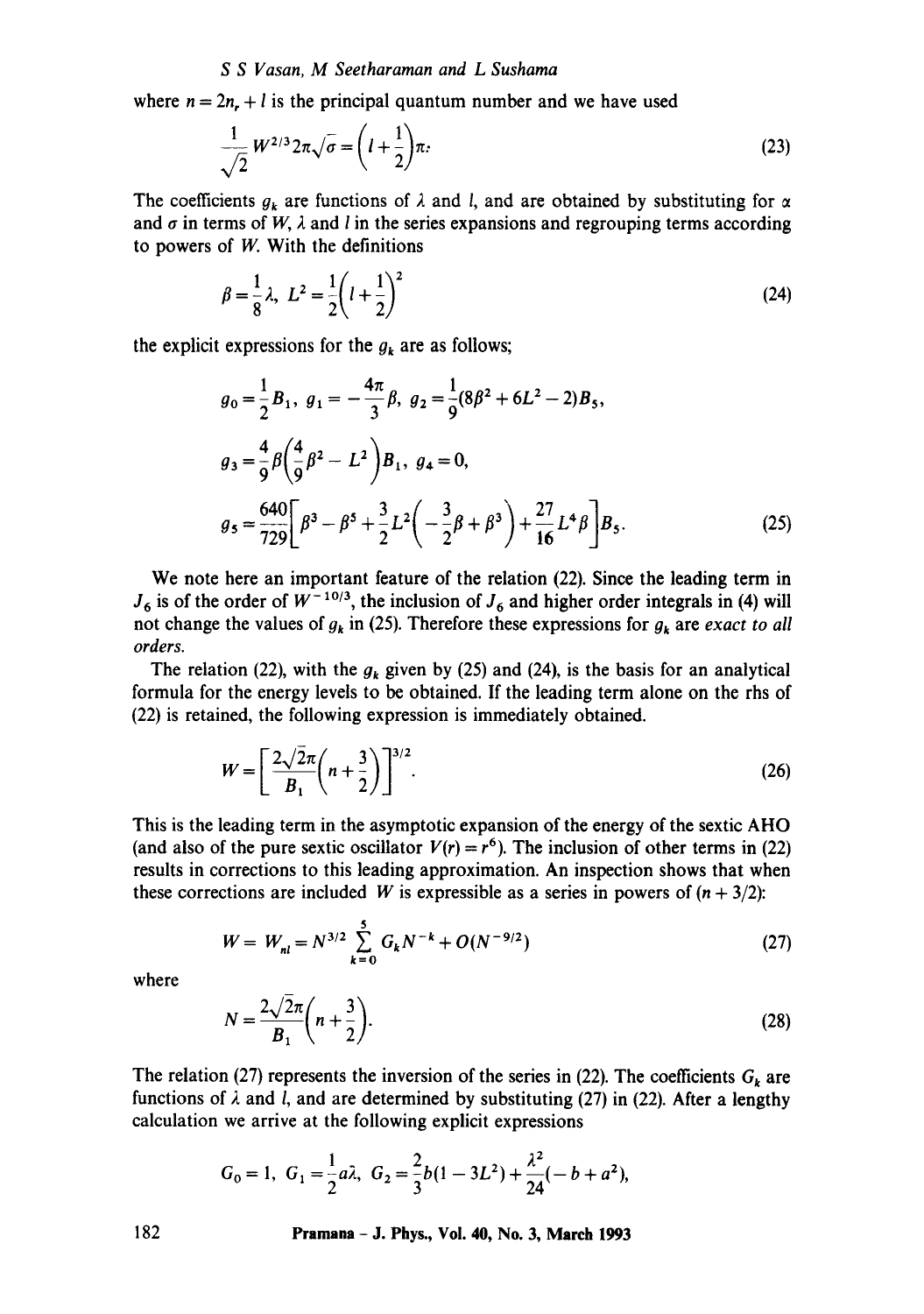$$
G_3 = \frac{\lambda}{18} \left[ -2ab + 3(1 + 2ab)L^2 \right] - \frac{\lambda^3}{864} (1 - 6ab + 2a^3),
$$
  
\n
$$
G_4 = -\frac{2}{9} b^2 (1 - 6L^2 + 9L^4) + \frac{\lambda^2}{36} \left[ b^2 + a^2 b - 3(a + b^2 + a^2 b)L^2 \right]
$$
  
\n
$$
+ \frac{\lambda^4}{3456} (2a - 3b^2 - 6a^2 b + a^4),
$$
  
\n
$$
G_5 = \frac{5}{27} \lambda \left[ ab^2 + 3b(1 - 2ab)L^2 + 9ab^2 L^4 \right]
$$
  
\n
$$
+ \frac{5}{1296} \lambda^3 \left[ -b(1 + 6ab + 2a^3) + 3a(3a + 6b^2 + 2a^2 b) L^2 \right]
$$
  
\n
$$
+ \frac{\lambda^5}{20736} \left[ -5a^2 + 15ab^2 + 10a^3b - a^5 \right].
$$
 (29)

In the above

$$
L^{2} = \frac{1}{2} \left( l + \frac{1}{2} \right)^{2},
$$
  
\n
$$
a = \frac{\pi}{B_{1}} = 0.431 \quad 184 \quad 926 \quad 5,
$$
  
\n
$$
b = \frac{B_{5}}{B_{1}} = 0.307 \quad 509 \quad 933 \quad 9.
$$
  
\n(30)

The relation (27), together with (28), (29) and (30) provides an explicit formula for the energy levels  $W_{nl}$  of the Hamiltonian (3). The eigenvalues  $E_{nl}$  of the general sextic AHO Hamiltonian (1) can be readily obtained from (27) through the scaling relation

$$
E_{nl}(\alpha_1, \alpha_2) = \alpha_2^{1/4} W_{nl}(\lambda = \alpha_1 \alpha_2^{-1/2}).
$$
\n(31)

Setting  $\lambda = 0$  we obtain the special case of the pure sextic oscillator. The results coincide with those obtained earlier for  $V(r) = r^{2m}$  when m is set equal to three [2].

It is a simple matter to derive from (27) a formula applicable to the sextic AHO in one dimension. Noting first that S waves of the three-dimensional problem correspond to the odd-parity levels of the symmetric one-dimensional potential of the same form, we can get the latter by setting  $l = 0$  in (27) and replacing  $n + 3/2$  by  $n' + 1/2$  where n' is an odd integer. Since the coefficients  $G_k$  are independent of n, the same formula holds also for even values of n'. We thus obtain all the levels of the one-dimensional sextic AHO. For the general anharmonic oscillator in one dimension  $[V(x) = \lambda x^2/2 + \mu x^{2k}]$  the first three terms in the asymptotic expansion of the energy in powers of  $n + \frac{1}{2}$  are known from the works of Hioe *et al* [5] and Pasupathy and Singh [6]. The one-dimensional version of our formula [27] is in complete agreement with these known results, and provides three more terms in the asymptotic expansion.

The energy level formula [27] can be readily generalized to the sextic AHO in any dimension  $d > 1$ , by making the replacements

$$
l \rightarrow l + \frac{1}{2}(d-3),
$$
  $n + \frac{3}{2} \rightarrow n + \frac{d}{3},$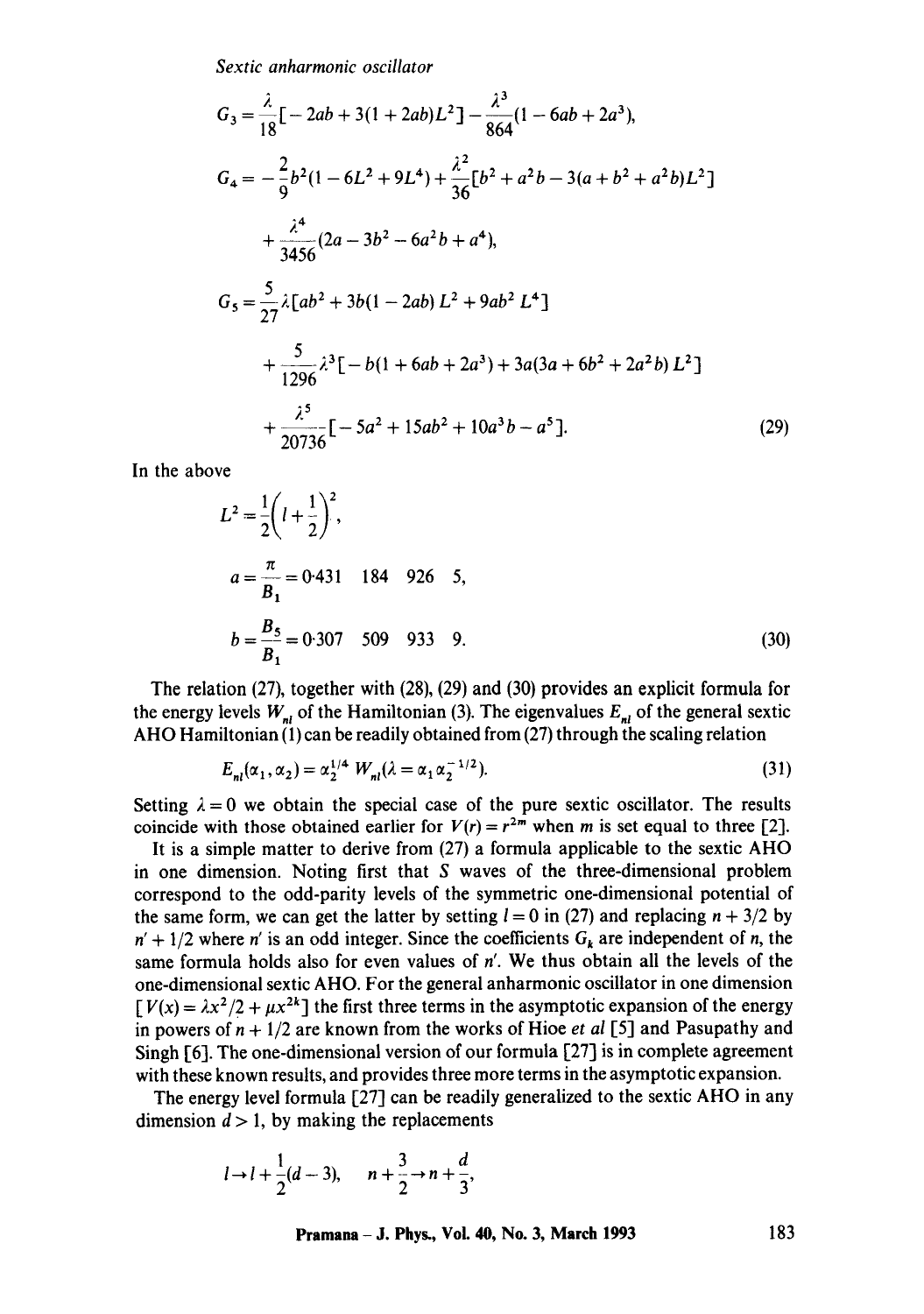the second being a consequence of the first. The above replacement follows from the fact that the radial Schrödinger equation in  $d$  dimensions is [7]

$$
\psi'' + 2\bigg\{E - V(r) - \frac{1}{r^2} \bigg[ l + \frac{1}{2}(d-3) \bigg] \bigg[ l + \frac{1}{2}(d-1) \bigg] \bigg\} \psi = 0.
$$

A byproduct of our analytical formula is that the expectation values  $\langle r^2 \rangle$  and  $\langle r^6 \rangle$  in the (normalized) states of the sextic AHO can be calculated, using the Hellmann-Feynman (HF) theorem and the scaling relation (2). For the Hamiltonian (3) with eigenvalue  $W(\lambda)$ , we obtain

$$
\langle r^2 \rangle = 2 \frac{\partial W}{\partial \lambda},\tag{32}
$$

$$
\langle r^6 \rangle = \frac{1}{4} (W - \lambda \langle r^2 \rangle). \tag{33}
$$

Equation (33) is a special case of a general relation involving expectation values of powers of r for central potentials [8]. In the limit  $\lambda \rightarrow 0$ , (32) and (33) give the moments with respect to the pure sextic oscillator states. It is interesting that the calculation of the above two expectation values does not require a knowledge of the relevant wave function.

# **5. Results and discussion**

In the tables we present the energy values obtained from our analytical expression for the sextic AHO in dimensions  $d \le 3$ . We have chosen  $\alpha_1 = 2\alpha_2 = 1$ , as for this set of coupling strengths accurate numerically computed energy values are available 19, 10]. Tables  $1-3$  give in separate columns the energy levels computed in the leading order, second order and fourth order of the approximation.  $E_{nl}^{(0)}$  is the lowest order value obtained by neglecting all terms beyond  $G_1$  in our formula.  $E_{nl}^{(2)}$  is the value incorporating second order corrections  $G_2$  and  $G_3$  while  $E_{nl}^{(4)}$  corresponds to keeping all six coefficients  $G_0$  to  $G_5$ . These numbers calculated from our formula are given up to the digit where they begin to deviate from the values in the last column. The

| n   |     | $E_{nl}^{(0)}$  | $E_{nl}^{(2)}$    | $E_{nl}^{(4)}$    | $E_{nl}^{num}$    |
|-----|-----|-----------------|-------------------|-------------------|-------------------|
| 0   | 0   | 0.24 E01        | 0.2506 E01        | 0.2507 E01        | 0.2516697969 E01  |
|     |     | 0.40 E01        | 0.4734 E01        | 0.4729 E01        | 0.47277 67638 E01 |
| 3   |     | 0.144E02        | 0.11254 E02       | 0.112521 E02      | 0.1125196789 E02  |
| 3   |     |                 | 0.102 E02         | 0.10176 E02       | 0.1016930517E02   |
|     |     | 0.195 E02       | 0.193535 E02      | 0.1935272 E02     | 0.1935269340 E02  |
|     |     | ,,              | 0.1849 E02        | $0.18461$ E02     | 0.1846009648 E02  |
| 5   |     | ,,              | 0.169 E02         | 0.167507E02       | 0.16751 62768 E02 |
| 50  | o   | 0-42060 E03     | 0.42061 2591 E03  | 0.42061 2591 E03  | 0.42061 25910 E03 |
| 50  | 50  | , 2             | 0.338 E03         | 0.3298 E03        | 0.33084 61153 E03 |
| 500 | Ω   | 0.12725 597 E05 | 0.12725 60192 E05 | 0.12725 60192 E05 | 0.12725 60192 E05 |
| 500 | 500 | 99              | 0.10 E05          | 0.984 E04         | 0.98743 09320 E04 |

**Table** 1. Energy values of the three-dimensional sextic AHO with *H=*   $(p^2 + r^2 + r^6)/2$ .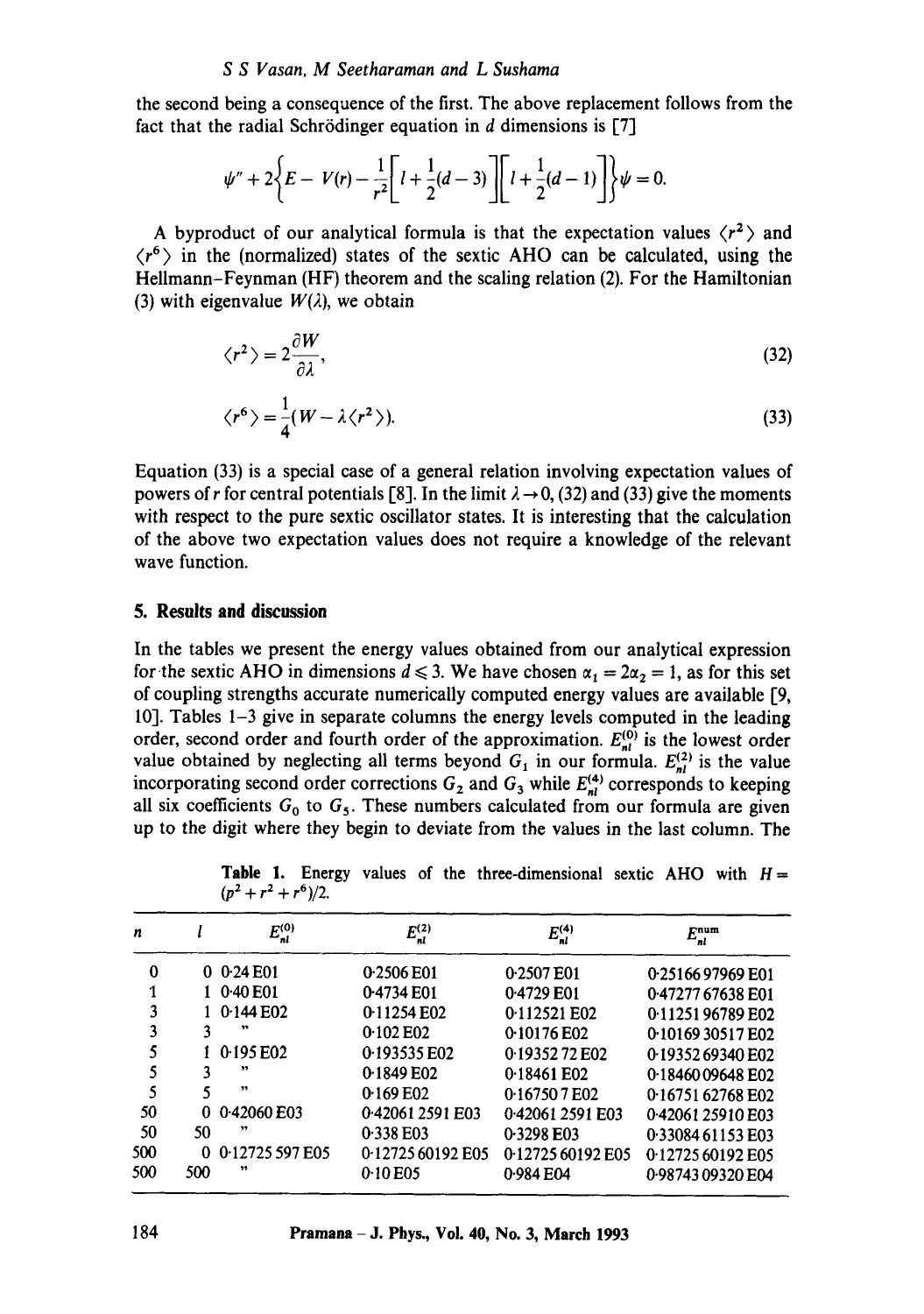**Table 2.** Energy values of the two-dimensional sextic AHO with  $H=$  $(p^2 + r^2 + r^6)/2$ .

| n   |     | $E_{nl}^{(0)}$  | $E_{nl}^{(2)}$    | $E_{nl}^{(4)}$    | $E_{nl}^{num}$    |
|-----|-----|-----------------|-------------------|-------------------|-------------------|
| 0   |     | 0 0 11 E01      | 0.155 E01         | 0.155 E01         | 0.15609 67737 E01 |
|     |     | 1 0.360 E01     | 0.3571 E01        | 0.3572 E01        | 0.35749 64301 E01 |
| 3   |     | 0.963 E01       | 0.95937 E01       | 0.959337E01       | 0.95933 58711 E01 |
| 3   | 3   |                 | 0.875 E01         | 0.8700 E01        | 0.8693603904 E01  |
| 5   |     | 0.1734 E02      | 0.173089 E02      | 0-17308 705 E02   | 0.17308 70700 E02 |
| 5   |     | 33              | 0.1659 E02        | 0.165755E02       | 0.16574 52759 E02 |
| 5   |     | $^{\bullet}$    | 0.152 E02         | 0.15011 E02       | 0.1500944032 E02  |
| 50  | 0   | 0.41451 E03     | 0.41453 0065 E03  | 0.41453 00645 E03 | 0.4145300645E03   |
| 50  | 50  | ,,              | 0.333 E03         | 0.3251 E03        | 0.32610 27156 E03 |
| 500 | 0   | 0.12706 578 E05 | 0.12706 58429 E05 | 0.12706 58429 E05 | 0.12706 58429 E05 |
| 500 | 500 | .,              | 0.101 E05         | 0.982 E04         | 0.98595 66446 E04 |

**Table 3.** Energy values of the one-dimensional sextic AHO with  $H=$  $(p^2 + x^2 + x^6)/2$ .

| n    | $E_{n}^{(2)}$  | $E_n^{(2)}$      | $E_n^{(4)}$      | $E_n^{\rm num}$   |
|------|----------------|------------------|------------------|-------------------|
| 0    | 0.6 E00        | 0.75 E00         | 0.8 E00          | 0.71781 23095 E00 |
|      | 0.24 E01       | 0.2506 E01       | 0.2507 E01       | 0.2516697969 E01  |
| 2    | 0.492 E01      | 0.49837 E01      | 0.49836 E01      | 0.49833 11000 E01 |
| 5    | 0.1527 E02     | 0.15311 E02      | 0.15311302E02    | 0.15311 29529 E02 |
| 10   | 0.3945 E02     | 0.39479 05 E02   | 0.39479 035 E02  | 0.39479 03429 E02 |
| 100  | 0.1143887E04   | 0.1143896783E04  | 0.1143896783E04  | 0-11438 96783 E04 |
| 1000 | 0.35850027 E05 | 0.3585003024 E05 | 0.3585003025 E05 | 0.3585003025 E05  |

last column in the tables gives the known numerically computed values ([9] for  $d = 3$ and 2, [10] for  $d = 1$ ). These values are accurate to 1 in 10<sup>15</sup>, but we quote only ten significant figures as that is adequate for our purposes. We do not present results for other values of the coupling strengths because such accurate numerical results are not available for  $d > 1$ .

It is clear that the analytical formula reproduces the numerical results quite well, the agreement being strikingly good for large n, low l values, as it should be. Our results also bring out clearly the importance of including higher order corrections in the JWKB analysis. As the expansion parameter  $\sigma$  increases with l, the accuracy of the results is expected to decrease with increasing  $l$  for fixed n. This is evident from the tables. Nevertheless, even for the extreme case  $n = l$ , the predicted values are seen to be quite satisfactory. As expected, the ground state results are the poorest. Even here we may notice that the lowest order result can be improved by including higher order corrections, the accuracy increasing with the dimension. For very low values of n, the second order seems to yield a better result than the fourth, which is an indication that the series is asymptotic in nature.

We close with two remarks. The results for the harmonic oscillator cannot be recovered from our analytical formula. This is due to the fact that the expansion of the JWKB integrals is about the pure sextic oscillator levels ( $\lambda = 0$ ). The harmonic oscillator results can of course be obtained from the integrals directly (in the limit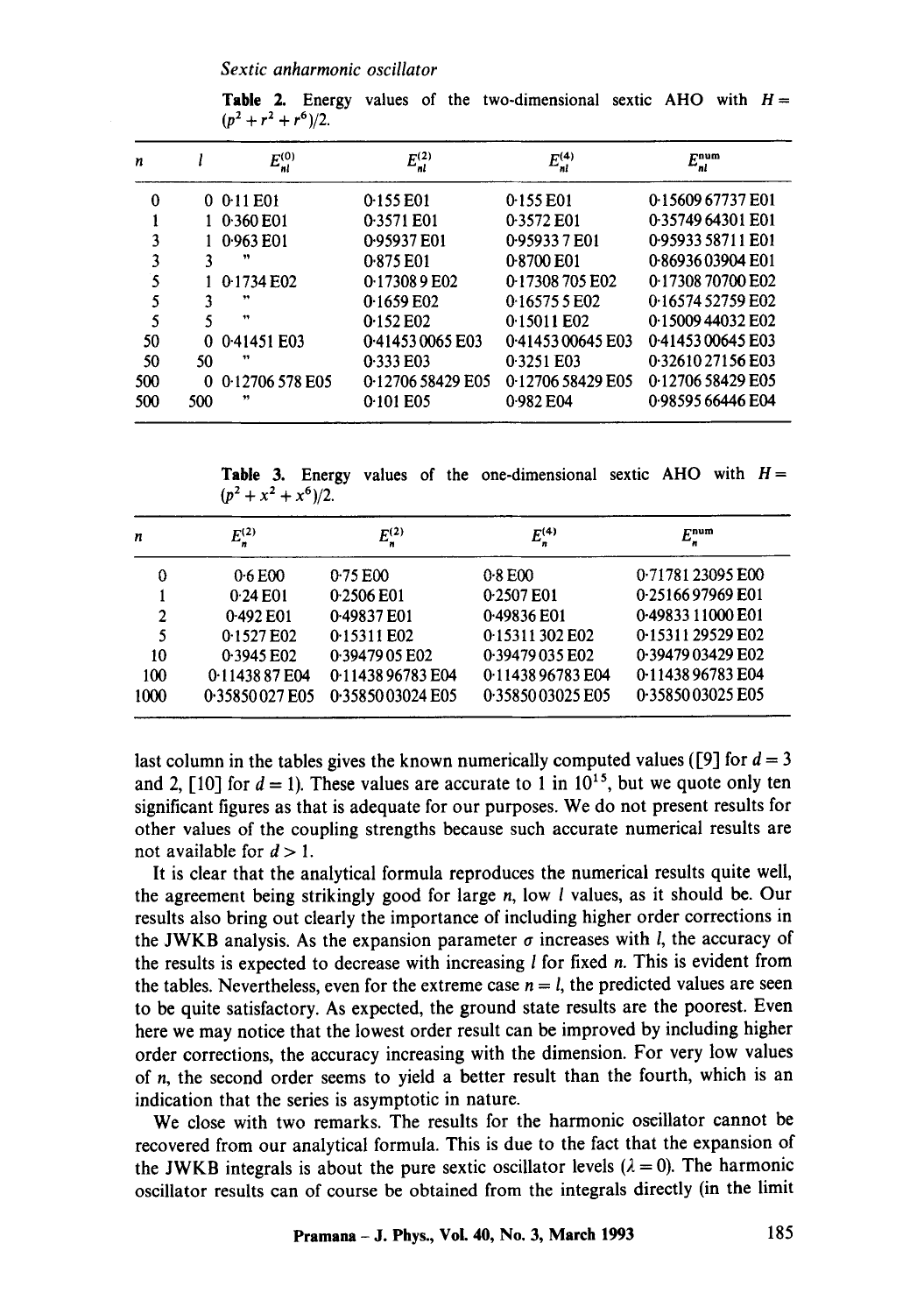#### *S S Vasan, M Seetharaman and L Sushama*

 $\lambda \rightarrow \infty$ ) before they are expanded in series. Secondly, for given  $\lambda$  and classical energy E, the turning points in the sextic case are closer to each other than in the case of the quartic AHO. As the JWKB formalism will be more accurate the wider the separation between the turning points, it is to be expected that the JWKB results for the sextic AHO will be relatively less accurate than the corresponding quartic AHO results. This trend will be more pronounced for still higher anharmonicities.

### **Appendix. Proof of formula (14)**

We consider here the evaluation of the integral

$$
I(m,n) = \oint dz \, z^{m/2} (1-z^3)^{n/2} \tag{A1}
$$

where m, n are odd integers with  $m \ge -1$ , and the contour encircles a branch cut along the real axis from  $z = 0$  to 1. The square root is taken to be positive real on the upper lip of the cut, and the contour is traversed clockwise.

Taking first the case  $n \ge -1$ , we note that the integrand in (A1) has only integrable singularities at  $z = 0$  and  $z = 1$ . The contour can therefore be deformed until it consists of two line segments lying just above and below the cut, together with two small circular arcs of radius  $\varepsilon$  around  $z = 0$  and  $z = 1$ . In the limit  $\varepsilon \to 0$ , the contributions from the circular arcs vanish, and the integral reduces to

$$
I = 2 \int_0^1 dx \, x^{m/2} (1 - x^3)^{n/2}.
$$
 (A2)

By changing the variable to  $t = x<sup>3</sup>$  and using the definition

$$
B(x, y) = \int_0^1 dt \, t^{x-1} (1-t)^{y-1}
$$

we get the result

$$
I(m,n) = \frac{2}{3}B\left(\frac{1}{3} + \frac{m}{6}, 1 + \frac{n}{2}\right).
$$
 (A3)

It now remains to prove that (A3) holds also when  $n < -1$ . Let  $n = -(2k + 1)$ ,  $k = 1, 2, 3, \ldots$  To evaluate the integral, which is well defined as a contour integral, we consider

$$
I(m, n, a) = \oint dz \, z^{m/2} (a - z^3)^{-k - \frac{1}{2}}
$$

and take the required integral to be  $I(m, k, 1)$ . We can write

$$
I(m, n, a) = C_k \frac{\partial^k}{\partial a^k} \oint dz \, z^{m/2} (a - z^3)^{-1/2}
$$

$$
C_k = (-2)^k / (2k - 1)!!
$$

The a dependence of the integrand can be factored out by the change of variable